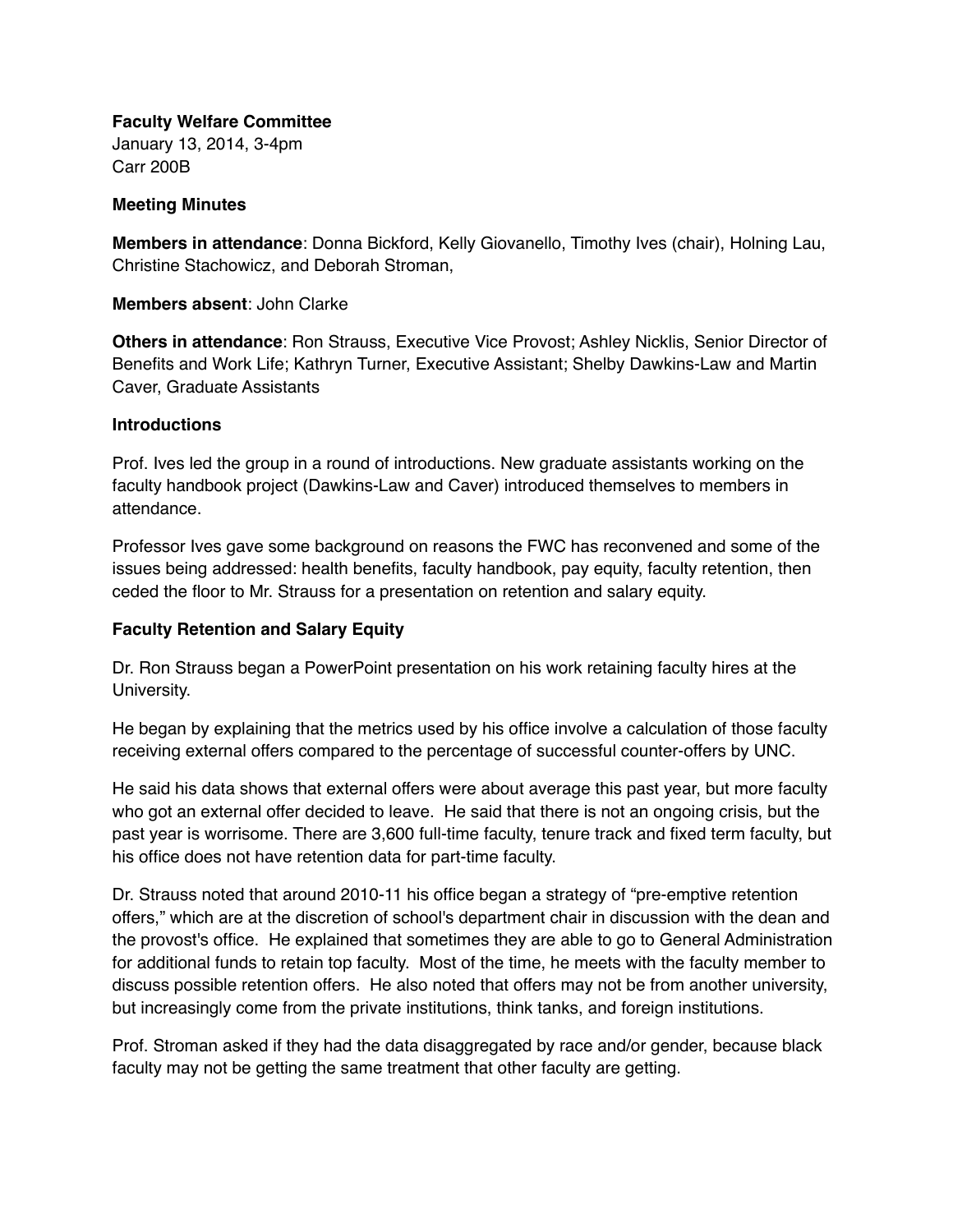Dr. Strauss replied that he has not done that, but that he has not noticed particular patterns. He said the retention rate is not just based on "erosion" (people who are simply dissatisfied), but on people who are getting other offers they genuinely are seeking, a move they are desiring to make. He acknowledged that some faculty attempt to seek other offers in order to get a raise, but that can sometimes lead to "buyer's remorse."

Prof. Stroman noted that women faculty are coached to only ask for a raise with another offer in hand.

Dr. Strauss noted that retention success has dropped recently. He showed data outlining which institutions faculty have left to join, arguing that UNC has many competitors, but Mr. Strauss voiced most concern about NCSU, because it is in the same system with the same benefits.

Dr. Strauss reported that external offers have gone down over the past 3 years. He submitted data showing that from 2012-13 there were 76 external offers. UNC countered 34, and 56% of those 34 remained at Carolina.

Dr. Strauss also noted that since Oct. 2010 we have hired 14 full professors and 31 associate professors from other universities, however he added that faculty is more likely to leave than in the past. He asserted that this is because external offers from non-universities and abroad are on the rise and that these are very difficult to counter (9 departures abroad, 5 to nonuniversities, last year is a big proportion of our loss).

Dr. Strauss explained that there is no evidence of mass faculty exodus or a crisis in faculty retentions. He said that in the past he has proposed the use of a retention fund administered by the Office of the Provost to quickly respond to external offers. One reason that faculty retention is so important is that there is a loss of productivity, talent and external grant funding for departures. Replacements may require a start-up package and there is a period of adjustment until the new arrival's productivity resumes.

Prof. Stroman asked if there is a ballpark figure for an amount of money for retention Dr. Struass needed. Dr. Strauss stated that it would be difficult to account for (would have to be an ongoing sum or negotiated with the hiring units), but would take whatever given. He said that he could easily use \$1 million per year for retentions but that \$600,000 would be a more realistic figure.

Prof. Ives asked how long the idea of a retention fund had been circulated. Dr. Strauss said that he requested the fund from the previous provost a few years ago and has begun discussions with Provost Dean about it.

Dr. Strauss said that he interfaces primarily with the Office of the Provost and the Office of Academic Personnel (Gwen Burston's office). He noted the Targeted Hiring Program has successfully recruited 130 faculty and funded their first three years of their career at Carolina. Faculty hired through the program are kept confidential as much as possible so that they are treated as equals. These hires have an 85% retention rate. Those who left have not left because they did not get tenure. To bring them on board affirmative action and EEOC regulations are waived to speed up the hiring process.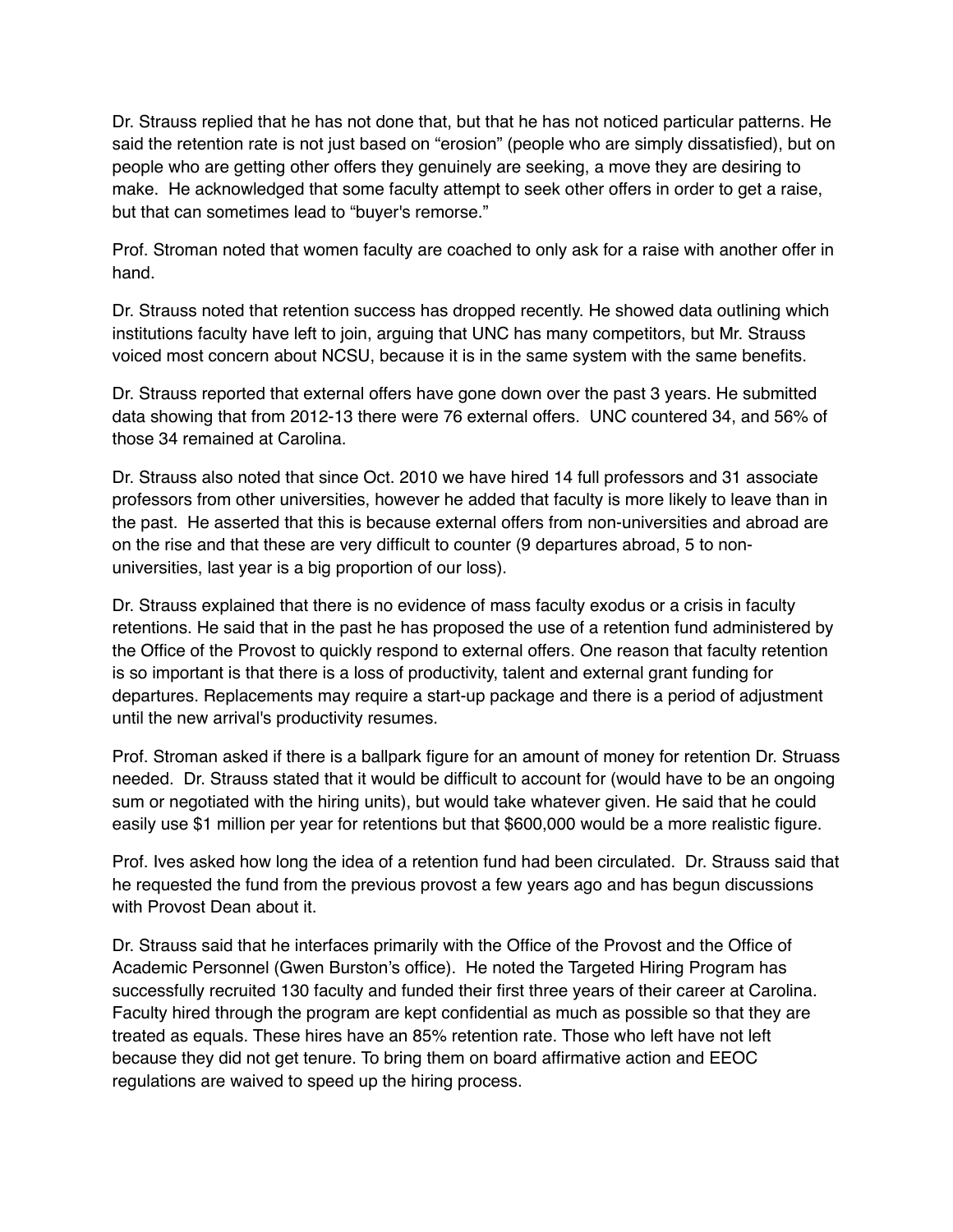Prof. Stroman asked if there were exit interviews for all faculty.

Dr. Strauss said that these are seldom done by his office, "very sporadically."

Prof. Stroman asserted that it is conceivable that people could leave and that no one could have ever sat and talked with them.

Dr. Strauss concurred, but said that this should never happen, most retention should happen at the department level. He said that retention is about so much more than money. It is about feeling admired and cared for and appreciated, and having personal issues and family issues taken into account.

Prof. Stroman said that she hears about problem that females and people of color deal with. She said the nature of higher education is that excellent researchers are promoted, but they may not be good at managing people. If a department chair cultivates a good relationship with their dean, she can hire and fire at will.

Dr. Strauss acknowledged that there can be problems like that on occasion but that he hears less about that. In the interest of time, he shifted topics to discuss the salary equity report.

Dr. Bickford asked how the Office of Provost will guide an institutional policy change when systematic biases are often the result of unintended decisions.

Dr. Strauss said they needed knowledge of systemic biases, and then resources to correct for the problem. He said that some differences will remain, some career paths are gendered, some schools and disciplines are systemically gendered. He gave the example of the art department not getting paid as much as the chemistry department, but there are also improving gender distributions within these schools.

Prof. Stroman asked if the key fixing systemic biases is more money to or will, because it seems like there is money (gave the example of the targeted hiring program), and that there is more a need of will.

Dr. Strauss concurred but stated that it is also about nurturing people once they are hired, and making them feel comfortable once here. He explained that the targeted hiring program has grown over time, gets more requests than can be funded, and is used strategically to see how certain units respond.

Dr. Stroman discussed the need for clustered hires. Dr. Strauss said that they are doing this when possible, giving the example of recent cluster hiring in the School of Pharmacy.

## **Faculty Handbook discussion**

Prof. Ives asked the committee what issues should be covered in the handbook.

Prof. Stroman asked if the legal issues surrounding the creation of a handbook had been resolved.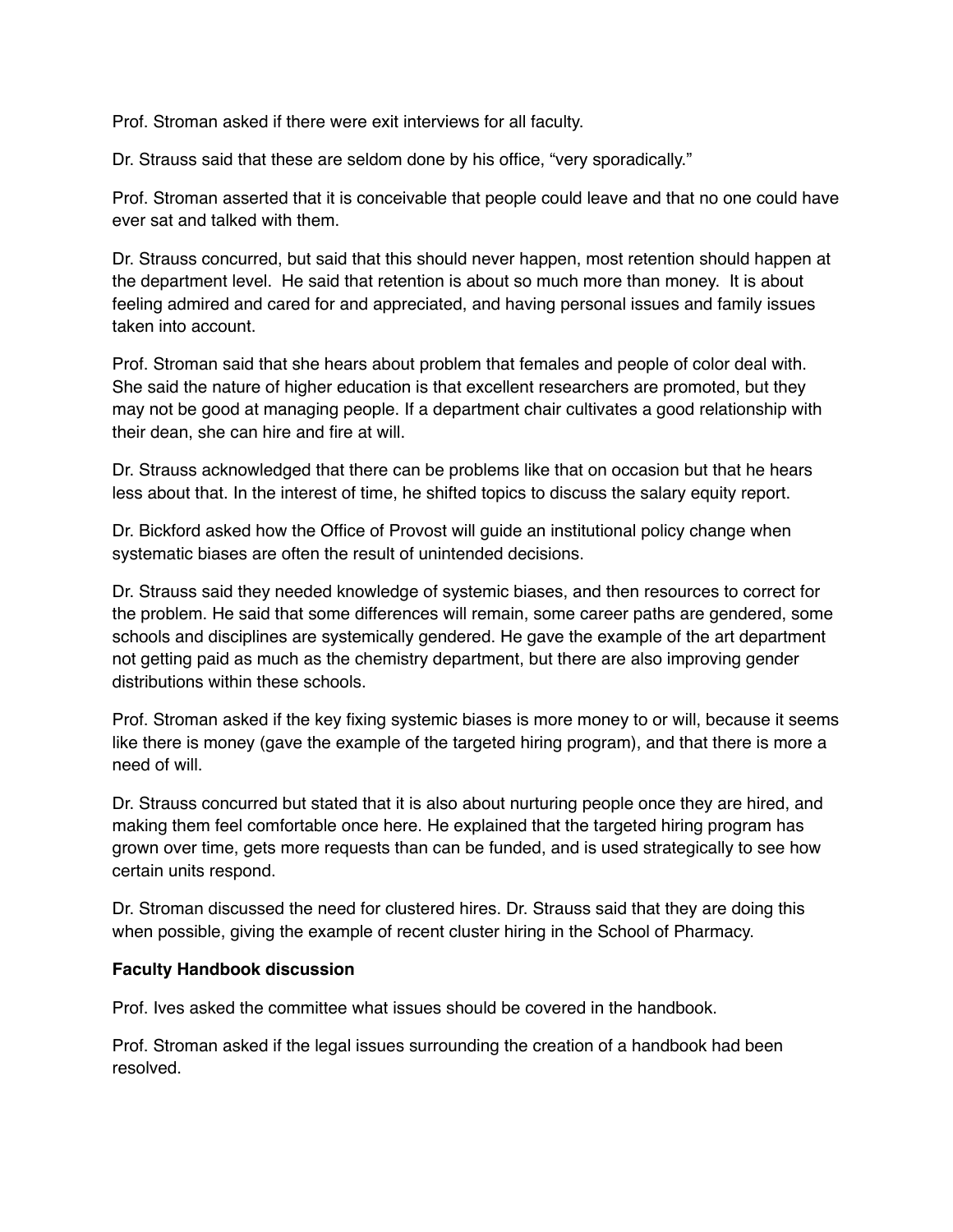Ms. Turner responded that David Parker will consult on the project so that we can be in sync from the earliest stages as to what the finished product will be.

Prof. Ives asked the committee to think about what its role should be and how to get information and data to Ms. Dawkins-Law and Mr. Caver.

Dr. Bickford noted last meeting's list of things that needed to be improved and included, and that it might make sense begin to organize around those.

Prof. Stroman noted the AAUP's best practice categories for university handbooks and stated that there could also be a catch-all or "work/family" category in addition.

Ms. Turner noted that work on a website had begun.

Prof. Ives asked committee members to contact their counterparts on other Welfare Committees at other universities.

Prof. Giovanello noted that we need to go through and get rid of redundancies and overlap.

Prof. Ives stated that this needs to be an ongoing charge of this committee, continually updating and revisiting the handbook.

Ms. Stachowicz stated that it is important to be able to link to the correct departments that are already "owners" of certain content.

Dr. Bickford said that WordPress is great because you can see broken links immediately.

Prof. Stroman asked how we are going to juggle the faculty handbook with inequity issues, problems with salary, and state health plan.

Prof. Ives stated that this needs to be on-going and we need to do both at once, because it will help new folks.

Ms. Nicklis asserted that the real issue is who "owns" faculty. In other words "Where is the onestop shop?"

Dr. Bickford stated that we should beta test this product in the fall and ask what is still needed, what needs fixing, does it work across schools, and other issues (equity issues, etc.) will come up more by working on the handbook that we might not normally see.

Prof Ives asked if we have the right categories yet.

Prof. Giovanello stated that a spreadsheet would help us make sense about what we already have.

Prof. Ives said that we should send out different topics as they arise.

Prof. Stroman referred again to AAUP "buckets" as helping to drive a mission of what the handbook should achieve.